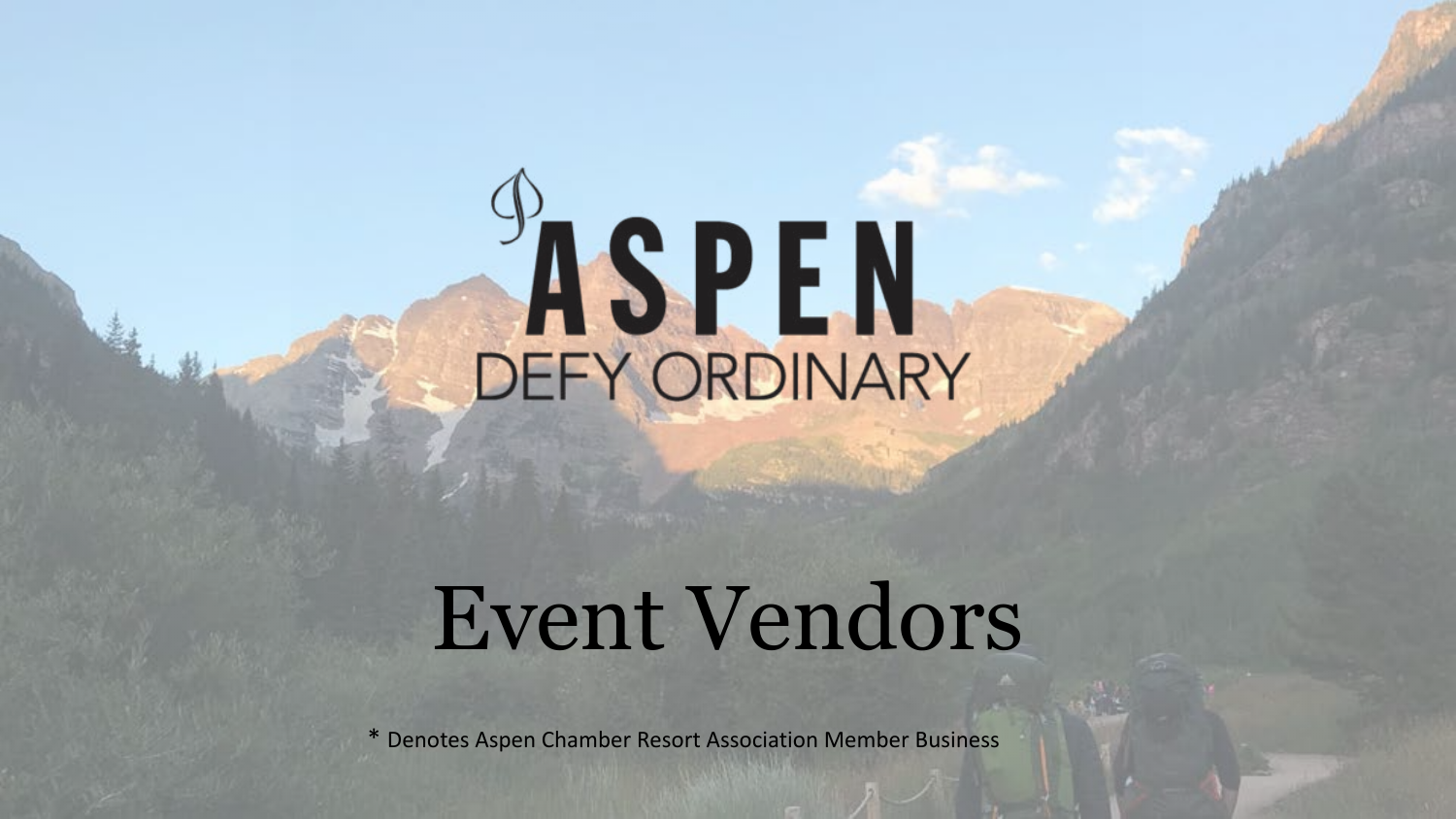# AV - Video - Lighting

| <b>Alchemy Concert Systems *</b> | <b>Stu Urfig</b>                   | 970-927-0515 | stu@alchemyavcs.com             |
|----------------------------------|------------------------------------|--------------|---------------------------------|
| <b>Altitude Audio Visual</b>     | <b>Brett Scott</b>                 | 970-401-0027 | brett@altitudeavco.com          |
| Colorado Audio Visual *          | <b>Michael Burns</b>               | 970-925-8508 | rentals@coloradoaudiovisual.com |
| <b>Halcyon</b>                   | <b>Susan Peters</b>                | 970-927-3887 | susan@halcyonproductions.com    |
| <b>Silent James Films</b>        | <b>Matt Robson and Eli Delmato</b> | 970-409-0045 | <b>On Website</b>               |

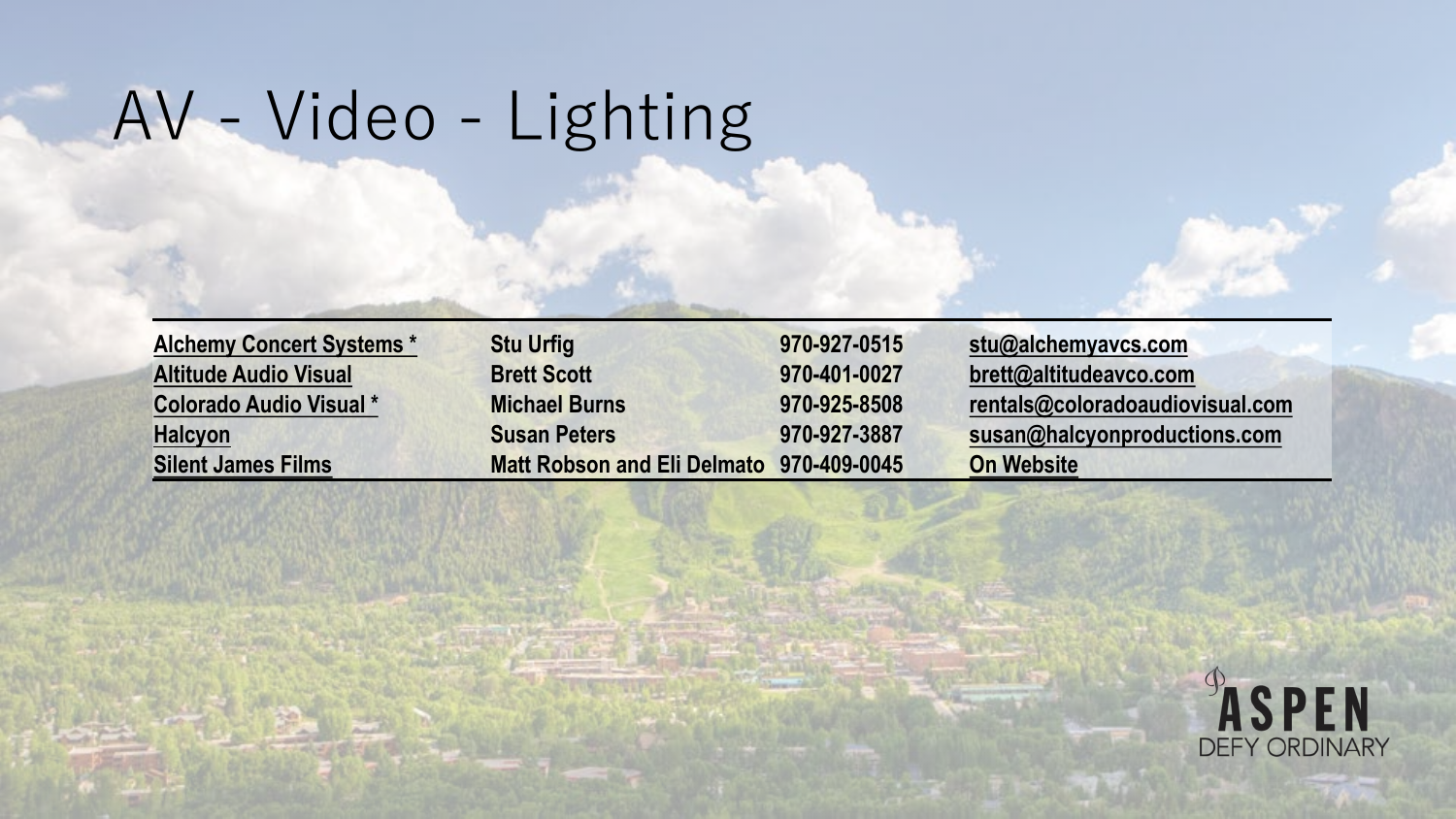# Catering

| <b>ASC Catering *</b>           | Eva Pekkala              | 970-300-7681 | epekkala@aspensnowmass.com           |
|---------------------------------|--------------------------|--------------|--------------------------------------|
| <b>Aspen Chef</b>               | <b>Alan Kokish</b>       | 970-309-1113 | alan@aspenchef.com                   |
| Caribou Club Ltd *              |                          | 970-925-2591 | events@caribouclub.com               |
| <b>Conundrum Catering *</b>     | <b>Kip Feight</b>        | 970-544-6407 | condundrumcatering@hotmail.com       |
| <b>European Caterers Ltd. *</b> | <b>Steve McKenny</b>     | 970-920-4262 | steve@eurocataspen.com               |
| Hotel Jerome*                   | <b>Catherine Stewart</b> | 970-429-7716 | catherine.stewart@aubergeresorts.com |
| Jing*                           | <b>Chef Frank Lu</b>     | 970-920-9988 | jingaspen@gmail.com                  |
| <b>Mawa's Kitchen</b>           | <b>Mawa McQueen</b>      | 970-710-7096 | mawa@mawaskitchen.com                |
| Mezzaluna Restaurant*           |                          | 970-925-5882 | mezzalunaaspen@gmail.com             |
| St. Regis Aspen Resort *        | <b>Kim French</b>        | 970-429-9521 | kim.french@stregis.com               |
| The Little Nell Hotel *         | <b>Emily Alexander</b>   | 970-544-6256 | ealexander@thelittlenell.com         |

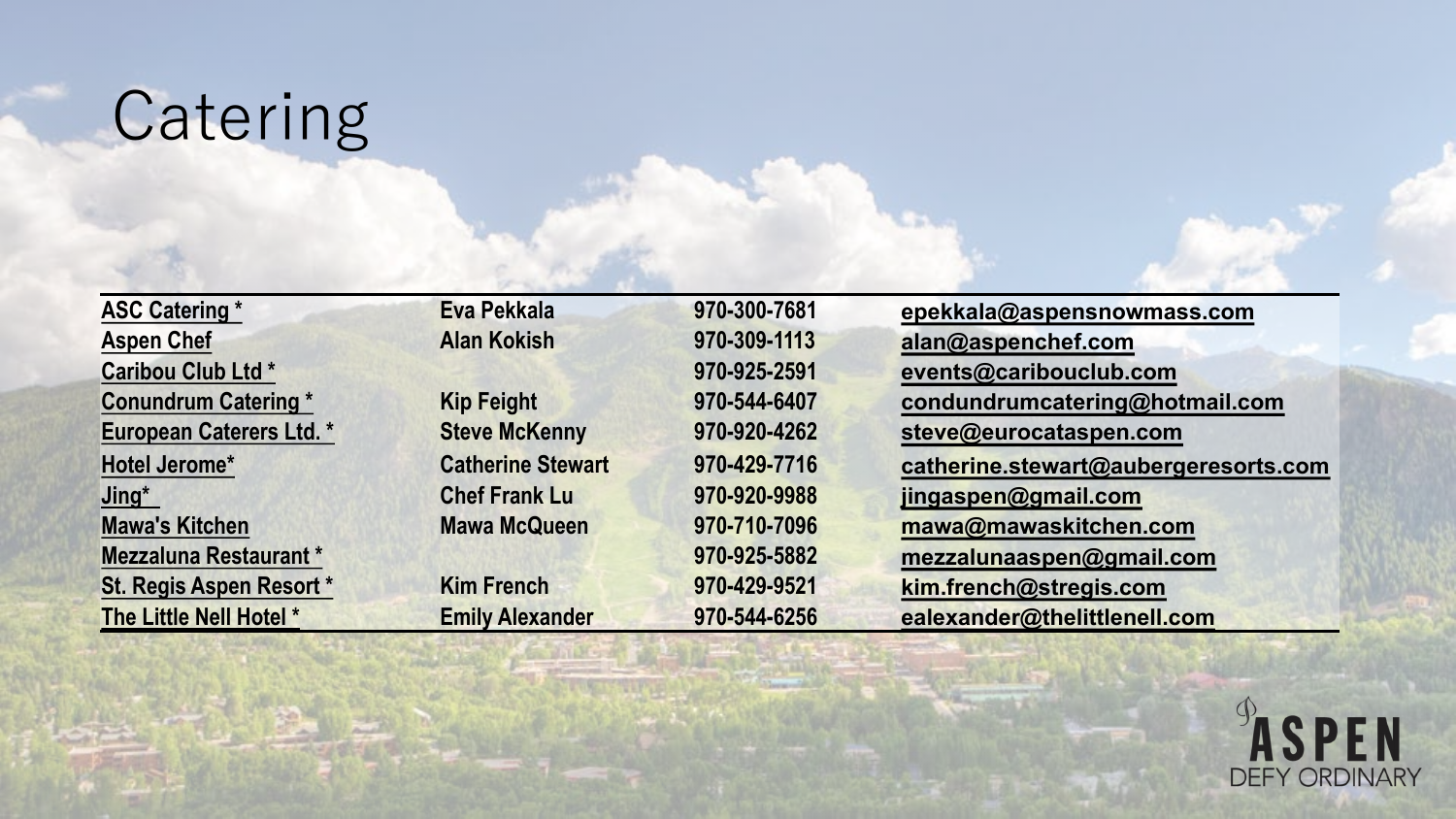# Entertainment & Music

| <b>Aragon Artists</b>                       | <b>Andrew McLaughlin</b> | 570-419-9910 | Andrew@aragonartists.com      |
|---------------------------------------------|--------------------------|--------------|-------------------------------|
| <b>Aspen Music Festival and School*</b>     | <b>Various</b>           | 970-925-3254 | info@aspenmusic.org           |
| <b>Aspen DJ's &amp; Platinum Production</b> | <b>Dylan Regan</b>       | 970-948-7163 | dylanregan@yahoo.com          |
| <b>Betty Hoops</b>                          | <b>Betty Hoops</b>       | 970-379-4988 | bettyhooping@gmail.com        |
| <b>Bill Parish Productions</b>              | <b>Bill Parish</b>       | 970-379-2275 | bill@billparishproductions.co |
| <b>Bobby Mason</b>                          | <b>Bobby Mason</b>       | 970-618-3687 | bobbygmason@yahoo.com         |
| <b>DJ Tenza</b>                             | <b>Brett Tenza</b>       | 970-355-0064 | <b>On Website</b>             |
| <b>Dan Sheridan</b>                         | <b>Dan Sheridan</b>      | 970-379-3963 | dansheridanaspen@msn.com      |
| Doc Eason's Rocky Mountain Magic            | Doc Eason                | 970-948-3661 | doc@doceason.com              |
| <b>Derek Brown Band</b>                     | <b>Derek Brown</b>       | 970-379-9962 | derek@ccaspen.com             |
| <b>Desert Child</b>                         | <b>Ari Newman</b>        | 206-599-9211 | booking@desertchildmusic.co   |
| <b>El Jebel Shrine Pipe Band</b>            | <b>Kent Burns</b>        | 720-394-6374 | fdmr@netzero.net              |
| <b>Go Photo Booth</b>                       | <b>Patrick or Lucila</b> | 970-471-6144 | info@gophotobooth.com         |
| <b>Jeff Brinkman Band</b>                   | <b>Jeff Brinkman</b>     | 720-217-5399 | jeffreybrinkman@yahoo.com     |
| <b>John Harris - Bagpiper</b>               | <b>John Harris</b>       |              | john.belcaro@gmail.com        |
| <b>Kickin' Aspen Entertainment</b>          | <b>Ronnie Shuman</b>     | 423-352-7736 | kickinaspen@yahoo.com         |
| <b>Mark Nussmeier</b>                       | <b>Mark Nussmeier</b>    | 970-306-8788 | marknussmeier@gmail.com       |
| <b>Silver City Strings</b>                  | <b>Wendy Larson</b>      | 970-340-4080 | wendyleelarson@gmail.com      |
| <b>Smuggler Mountain Boys Bluegrass</b>     | <b>Dave Notor</b>        | 970-379-4991 | zgnotes@yahoo.com             |
| <b>Sociallight Photo Booths</b>             | <b>Lucas Zielasko</b>    | 415-601-4453 | lucas@SocialLightPhoto.com    |

| <b>Andrew McLaughlin</b> | 570-419-9910 | Andrew@aragonartists.com       |
|--------------------------|--------------|--------------------------------|
| <b>Various</b>           | 970-925-3254 | info@aspenmusic.org            |
| <b>Dylan Regan</b>       | 970-948-7163 | dylanregan@yahoo.com           |
| <b>Betty Hoops</b>       | 970-379-4988 | bettyhooping@gmail.com         |
| <b>Bill Parish</b>       | 970-379-2275 | bill@billparishproductions.com |
| <b>Bobby Mason</b>       | 970-618-3687 | bobbygmason@yahoo.com          |
| <b>Brett Tenza</b>       | 970-355-0064 | <b>On Website</b>              |
| <b>Dan Sheridan</b>      | 970-379-3963 | dansheridanaspen@msn.com       |
| Doc Eason                | 970-948-3661 | doc@doceason.com               |
| <b>Derek Brown</b>       | 970-379-9962 | derek@ccaspen.com              |
| <b>Ari Newman</b>        | 206-599-9211 | booking@desertchildmusic.com   |
| <b>Kent Burns</b>        | 720-394-6374 | fdmr@netzero.net               |
| <b>Patrick or Lucila</b> | 970-471-6144 | info@gophotobooth.com          |
| <b>Jeff Brinkman</b>     | 720-217-5399 | jeffreybrinkman@yahoo.com      |
| <b>John Harris</b>       |              | john.belcaro@gmail.com         |
| <b>Ronnie Shuman</b>     | 423-352-7736 | kickinaspen@yahoo.com          |
| <b>Mark Nussmeier</b>    | 970-306-8788 | marknussmeier@gmail.com        |
| <b>Wendy Larson</b>      | 970-340-4080 | wendyleelarson@gmail.com       |
| <b>Dave Notor</b>        | 970-379-4991 | zgnotes@yahoo.com              |
| Lucas Zielasko           | 415-601-4453 | lucas@SocialLightPhoto.com     |
|                          |              |                                |

ASPEN **DEFY ORDINARY**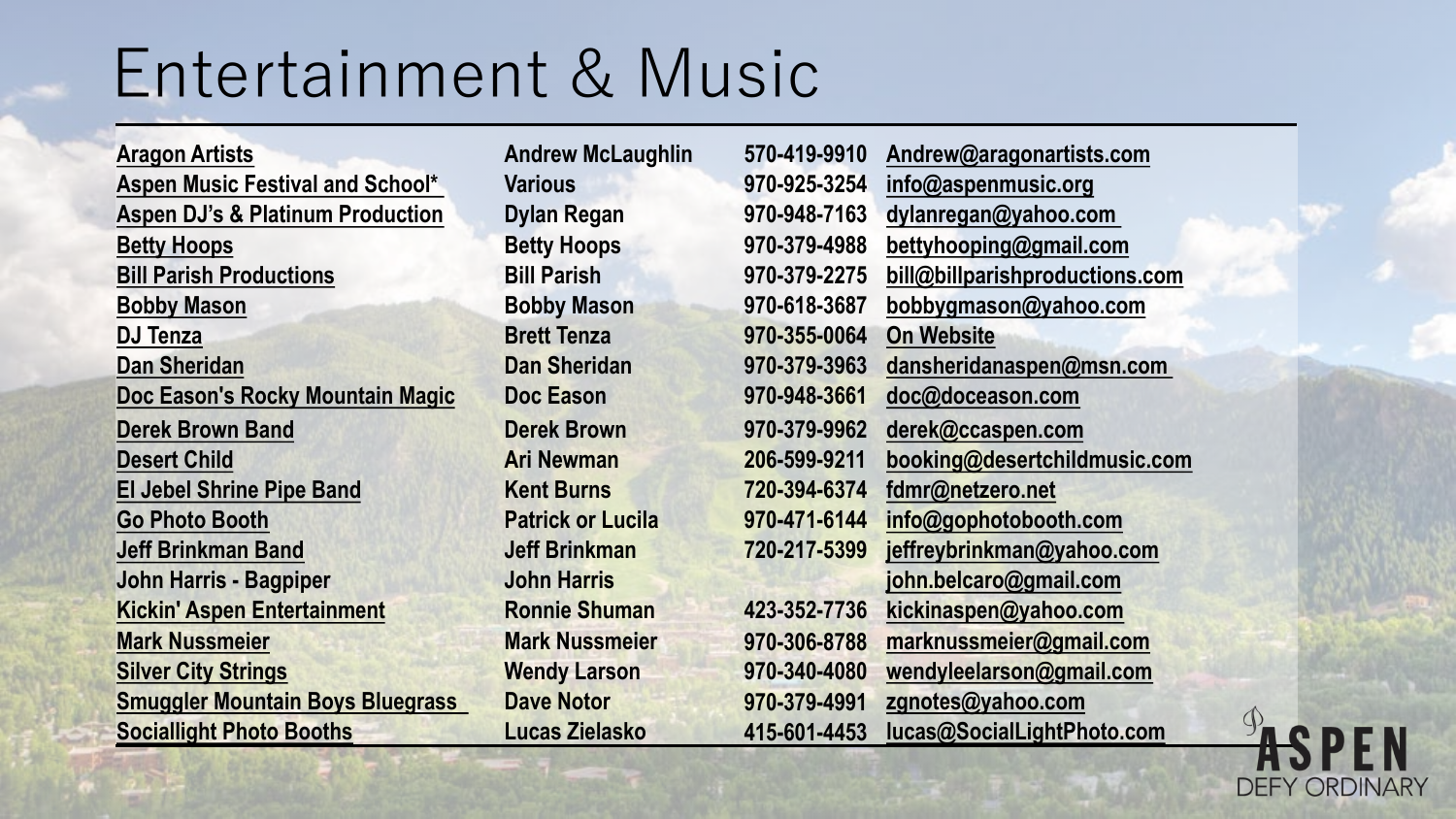# Event Services/Rentals

|                           | 970-925-3285 | info@aspenrentall.com         |
|---------------------------|--------------|-------------------------------|
| <b>Maria Herrera</b>      | 970-947-9700 | mariah@bethelpartyrentals.com |
|                           | 970-963-2482 | events@cositeservices.com     |
| <b>Devin Padgett</b>      | 970-927-9549 | info@devinc.com               |
| <b>LeAnn Katchuk</b>      | 970-328-6707 | leann@eventrents.com          |
| <b>Stacie Pink-Waters</b> | 970-379-4486 | frstline@rof.net              |
| <b>Kayli Pace</b>         | 970-963-8368 | kayli@premierpartyrental.net  |
| <b>Kalyn Bean</b>         | 970-920-9800 | kbean@rmcdmc.com              |
|                           |              |                               |

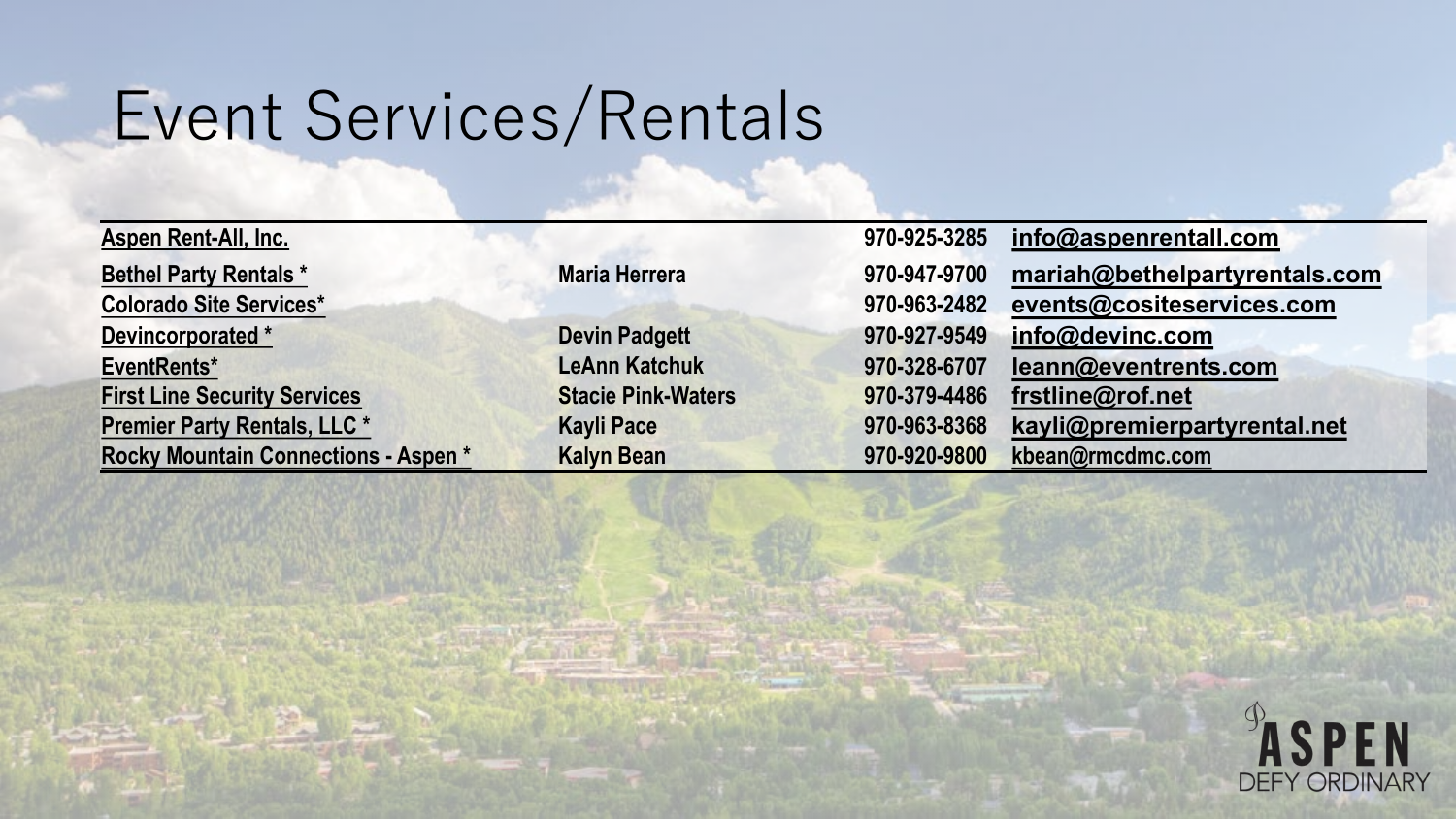### Flowers

**[Aspen Branch](http://www.aspenbranch.com/).**<br> **Beth Gill [Ali Fortunato Botanics & Styling](http://alifortunato.com/) <b>Ali Fortunato [Carolyn's Flowers](http://www.carolynsaspen.com/) Carolyn Riley 970-401-1802 [info@carolynsaspen.com](mailto:info@carolynsaspen.com) [Flower + Vine](https://www.flowerandvinedesign.com/) Alexandra Leydecker [Harrington Smith](http://www.harringtonsmith.com/) Property <b>Eileen Harrington [Modern West Floral](https://www.modernwestfloral.com/) <b>Product All Product Vanessa & Tara 970-909-9052 Mountain Flowers of Aspen.\* All Kristy Rudisill [Petal Atelier](https://www.facebook.com/petalatelier/) <b>Petal Atelier Access 1970-4497 Keegan Amit [Sashae Floral Arts and Gifts\\*](https://www.sashae.com/) Property Reather Kemp [Yoli LaGuerre Floral Artistry\\*](https://www.yleventdesign.com/) <b>Properties Article Article Article Article Article Article Article Article Article Article Article Article Article Article Article Article Article Article Article Article Article Article Ar** 

| 970-925-3791 | order@aspenbranch.com           |
|--------------|---------------------------------|
| 303-442-7802 | ali@alifortunato.com            |
| 970-401-1802 | info@carolynsaspen.com          |
| 970-274-0432 | info@flowerandvinedesign.com    |
| 970-927-8545 | info@harringtonsmith.com        |
| 970-409-9052 | modernwestfloral@gmail.com      |
| 970-920-6912 | info@mountainflowersofaspen.com |
| 970-309-4497 | keegan@petalatelier.com         |
| 970-920-6838 | sashaeaspen@gmail.com           |
| 970-300-8270 | yoli@yolilaguerre.com           |

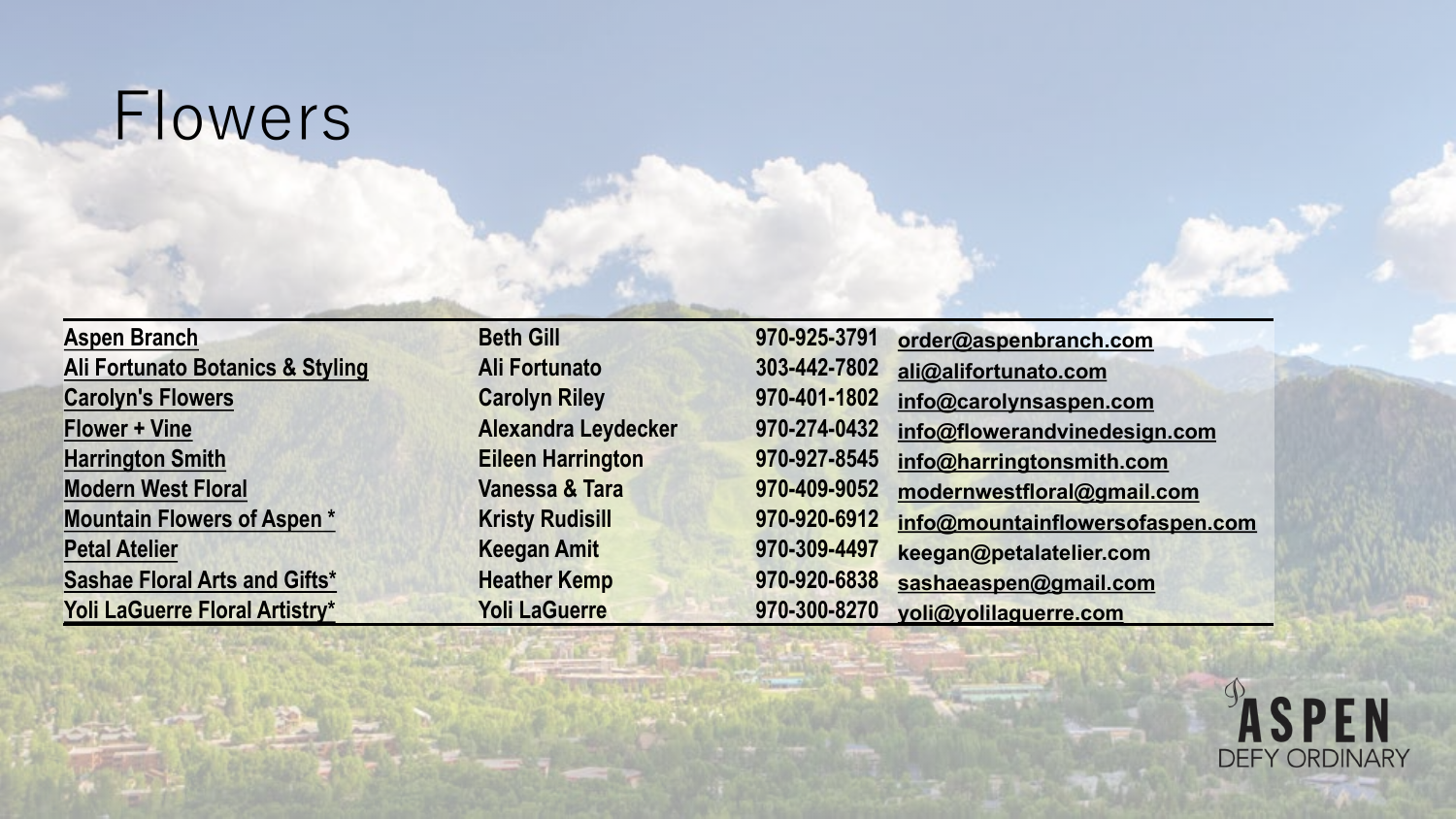

| <b>Bundles Gift Co.</b>              | <b>Wesley Brown</b>     | 970-319-8819 | $contact@b$ undlesgiftco.com       |
|--------------------------------------|-------------------------|--------------|------------------------------------|
| <b>International Gifting Company</b> |                         | 970-429-4762 | $\mathsf{info@intlg}$ iftingco.com |
| <b>One Experience</b>                | <b>Courtney Sheeley</b> | 970-379-1645 | courtney@one-experience.com        |

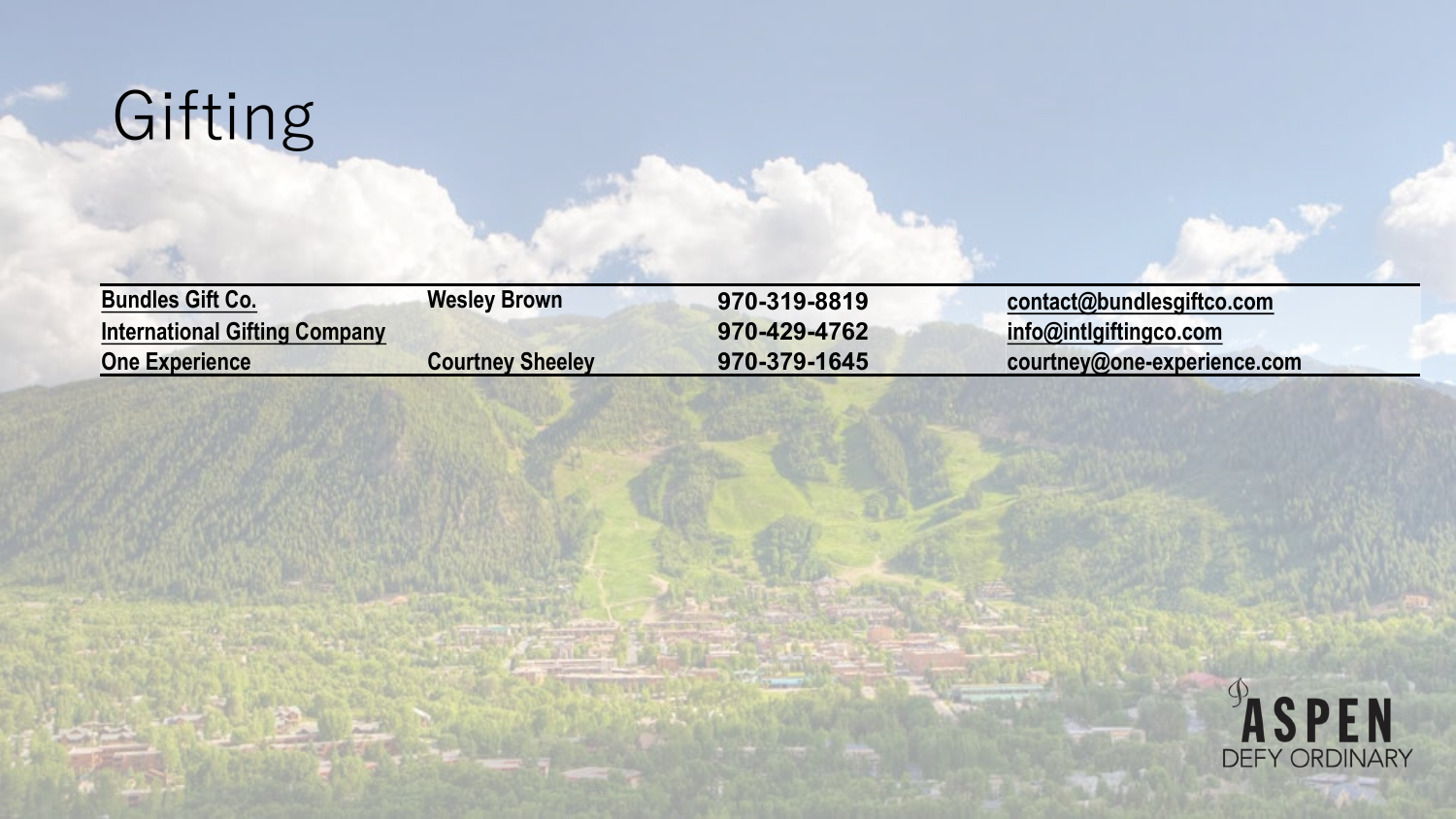# Officiants & Marriage License

| <b>Blue Sky Elopements</b>       | <b>Maureen &amp; Jeremy</b>                           | 888-464-7712 On Website |                                    |
|----------------------------------|-------------------------------------------------------|-------------------------|------------------------------------|
| <b>County Clerk Office</b>       | <b>Pitkin County Clerk &amp; Recorder</b>             | 970-920-5180            | <b>Online Services</b>             |
| Fr. John Hilton                  | <b>St. Mary's Catholic Church</b>                     | 970-925-7339            | info@stmaryaspen.org               |
| <b>Judge Brooke Peterson</b>     | <b>Pitkin County Court</b>                            | 970-544-0499            | reed.patterson@cityofaspen.com     |
| <b>Mary Nehring</b>              | <b>Quartz Creek Ceremonies</b>                        | 970-462-9793            | mary@quartzcreekceremonies.com     |
| <b>Phil Gallagher</b>            | <b>More To Life</b>                                   | 970-368-2686            | officiantphilgallagher@gmail.com   |
| Rabbi Itzhak Vardy               | <b>The Neshama Center</b>                             | 970-925-9568            | rabbivardy@gmail.com               |
| <b>Rev. Chris and Karen Mohr</b> | <b>Colorado Wedding Ceremonies</b>                    | 303-986-2022            | info@coloradoweddingceremonies.com |
| <b>Rev. Jill Pidcock</b>         | The Colorado Center for Spiritual Growth 970-379-7531 |                         | <b>On Website</b>                  |
| <b>Rev. Nicholas Vesey</b>       | <b>Aspen Chapel</b>                                   | 970-925-7184            | Nicholas@aspenchapel.org           |

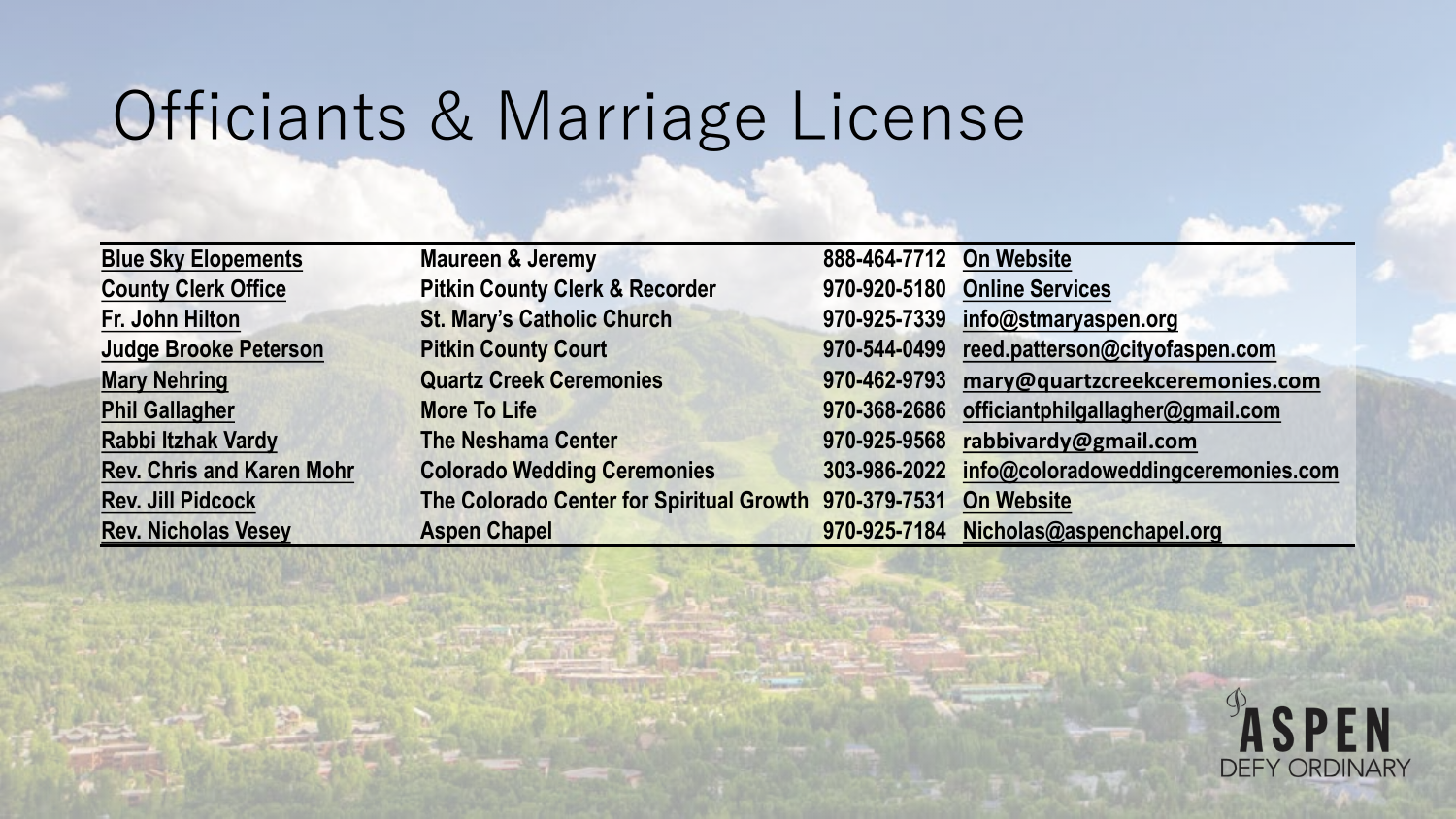# Outfitters & Recreation

**[We-Cycle\\*](https://aspenchamber.org/transportation/bicycling/we-cycle) Mirte Mallory 970-205-9222 [info@we-cycle.org](mailto:info@we-cycle.org)**

**[Aspen Expeditions\\*](https://aspenchamber.org/business-directory/aspen-expeditions-worldwide) Dirk Bockelmann 970-925-7625 [info@aspenexpeditions.com](http://aspenexpeditions.com/contact.php) [Aspen Outfitting Company \\*](https://aspenchamber.org/business-directory/aspen-outfitting-company) Jarrod Hollinger 970-925-3406 [contact@aspenoutfitting.com](mailto:contact@aspenoutfitting.com) Aspen Sports - [Taylor Creek Fly Shop\\*](https://aspenchamber.org/business-directory/aspen-sports) Tim Heng 970-927-4374 [650taylorcreek@vailresorts.com](mailto:650taylorcreek@vailresorts.com) [Aspen Walking Tours\\*](https://aspenchamber.org/recreation/sightseeing-tours/aspen-walking-tours) Dean Wilder 970-948-4349 [info@aspenwalkingtours.com](mailto:info@aspenwalkingtours.com) [Aspen Whitewater Rafting\\*](http://aspenwhitewater.com) Jim Ingram 970-920-3511 [info@aspenwhitewater.com](mailto:info@aspenwhitewater.com) [Blazing Adventures\\*](https://aspenchamber.org/recreation/climbing-hiking-guides/blazing-adventures) Jessica Boom 970-923-4544 jboom@blazingadventures.com [Elk Mountain Expeditions \\*](https://aspenchamber.org/recreation/rafting-paddle-boarding/elk-mountain-expeditions) James Foerster 970-456-6287 [info@raftingaspen.com](mailto:info@elkmtnexpeditions.com) [Independence Pass Outfitting Company](https://independencepassoutfitters.com/) Suzan & Tracy Hatter 970-948-4868 [tracyhatter40@gmail.com](mailto:tracyhatter40@gmail.com) [Snowmass Creek Outfitters\\*](https://www.snowmasscreekoutfitters.com/) Robb Vanpelt & Amy Groom 970-704-0707 [info@snowmasscreekoutfitters.com](mailto:info@snowmasscreekoutfitters.com) [T Lazy 7 Snowmobiles\\*](https://aspenchamber.org/recreation/snowmobiling/t-lazy-7-snowmobiles) Rick Deane 970-925-4614 [reservations@tlazy7.com](mailto:theranch@tlazy7.com) [Western Adventures\\*](https://aspenchamber.org/business-directory/western-adventures-inc) William Brown 970-923-3337 [info@westernadventuresinc.com](mailto:info@westernadventuresinc.com)**

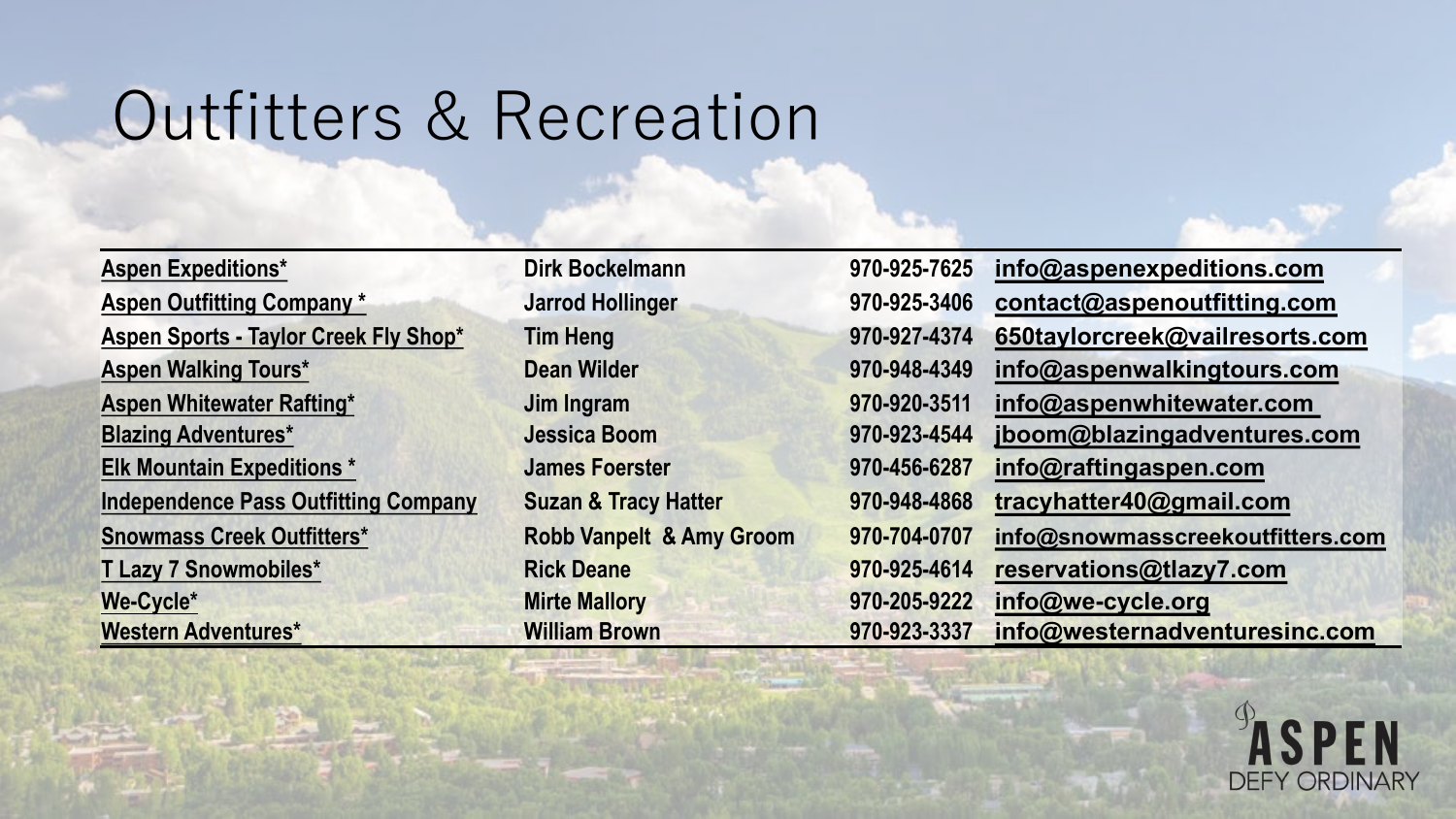#### Photographers & Videographers

| <b>Alice Koelle Photography</b>     | <b>Alice Koelle</b>     | 970-925-9210 | koelleal@rof.net                      |
|-------------------------------------|-------------------------|--------------|---------------------------------------|
| <b>Aubrey Beth Photography</b>      | <b>Aubrey Beth</b>      | 417.429.8203 | hello@aubreybethphotography.com       |
| <b>Be the Experience</b>            | <b>Tamara</b>           | 970-331-2028 | info@bethexperience.com               |
| <b>Big Beard Creative</b>           | <b>Adam Gilbert</b>     | 480-395-2983 | gilbert.adam.j@gmail.com              |
| <b>Bitter Pictures</b>              | <b>Brian Bitterfeld</b> | 410-212-8359 | brian.bitterpictures@gmail.com        |
| Blue Sky Wedding Photography *      | <b>Chris Council</b>    | 970-236-6140 | photos@aspenweddingphotography.com    |
| <b>Carter Rose Photography</b>      | <b>Carter Rose</b>      | 214-534-4554 | carter@carterroseweddings.com         |
| <b>Carl Zoch Photography</b>        | <b>Carl Zoch</b>        | 405-816-1214 | hello@carlzoch.com                    |
| <b>Elysium Productions</b>          | <b>Julie Hill</b>       | 714-357-5846 | Julie@elysiumproductions.com          |
| <b>FuseMedia Wedding Films</b>      | <b>Chris MacDonald</b>  | 970-309-6213 | chris@fusemedia.tv                    |
| <b>Gregg &amp; Cath Photography</b> | <b>Gregg Adams</b>      | 970-963-0721 | cath@gadamsphoto.com                  |
| <b>Jacie Marguerite</b>             | <b>Jacie Marguerite</b> | 719-244-1840 | jaciemarguerite@gmail.com             |
| <b>James Chandler</b>               | <b>James Chandler</b>   | 802-282-7391 | Jameschandler.photo@gmail.com         |
| <b>Justin Edmonds Photography</b>   | <b>Justin Edmonds</b>   | 720-971-5767 | justin@jcedmonds.com                  |
| <b>Luminance Photography</b>        | Jenni Fautsko           | 970-379-8945 | jenni@luminancephotography.com DINARY |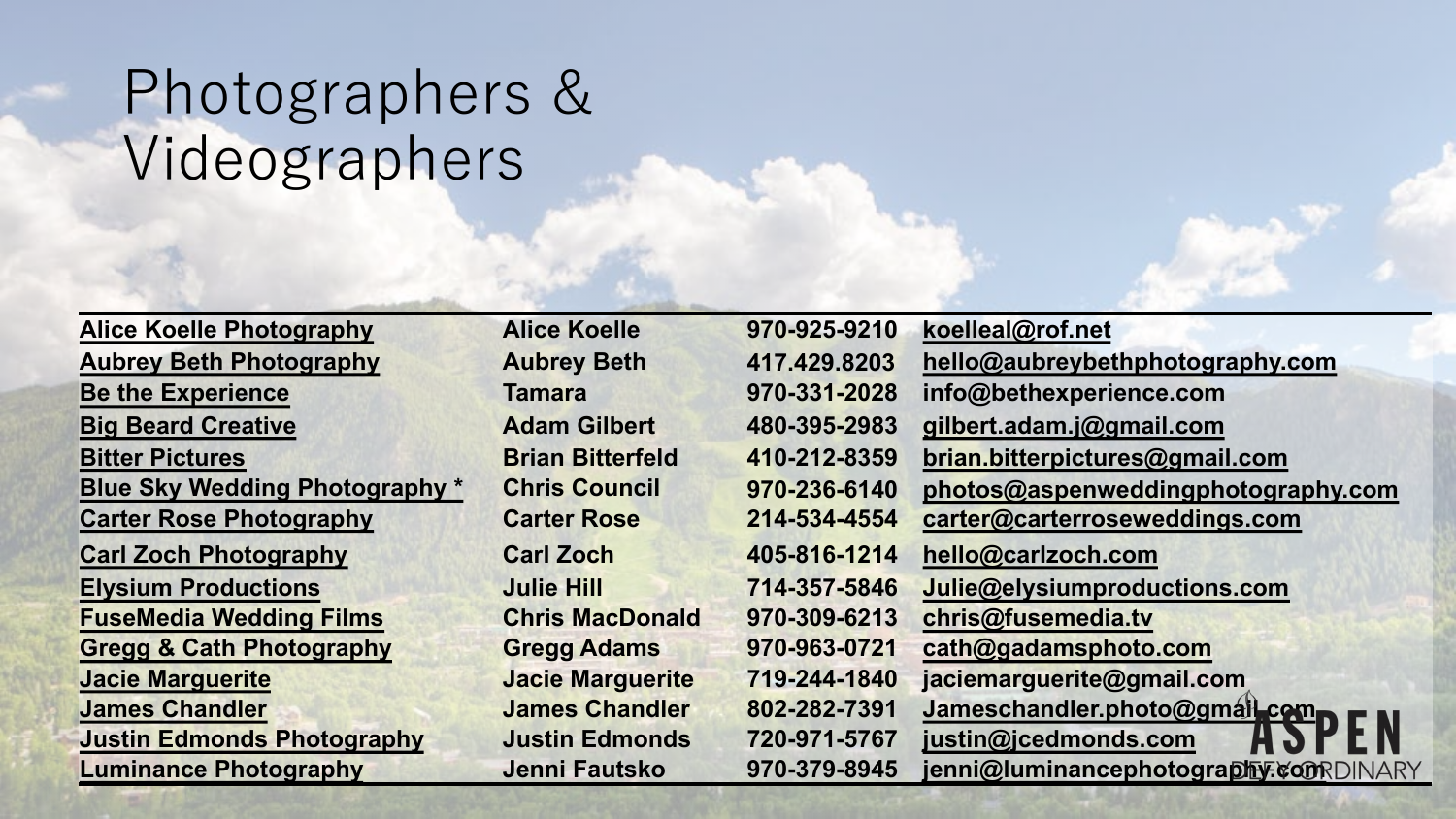#### Photographers & Videographers (cont'd)

| <b>Megan Wynn Photography</b>        | <b>Megan Wynn</b>        | 970-922-8200 | hello@meganwynn.com              |
|--------------------------------------|--------------------------|--------------|----------------------------------|
| <b>Michele Cardamone Photography</b> | <b>Michele Cardamone</b> | 970-379-9122 | michelecardamone@comcast.net     |
| <b>Riccardo Savi</b>                 | <b>Riccardo Savi</b>     | 310-614-4507 | rickysavi@yahoo.com              |
| <b>Aspen Wedding Guide</b>           | <b>Robin Proctor</b>     | 970-819-1427 | info@robinproctorphotography.com |
| <b>Sarah Roshan Photography</b>      | <b>Sarah Roshan</b>      | 303-905-9740 | sarah@sarahroshan.com            |
| <b>Seth Beckton Photography</b>      | <b>Seth Beckton</b>      | 970-227-4861 | sethbeckton@gmail.com            |
| <b>Silent James Films</b>            | <b>Matt Robson</b>       | 970-409-0045 | info@silentjamesfilms.com        |
| <b>Steve Mundinger Photography *</b> | <b>Steve Mudinger</b>    | 970-923-1055 | stevemundinger@comcast.net       |
| <b>Stone House Pictures</b>          | <b>Anna Stonehouse</b>   | 970-787-5092 | stonehousepicturesco@gmail.com   |
| Tara Marolda*                        | <b>Tara Marolda</b>      | 970-343-0140 | taramarolda@gmail.com            |
| <b>Travel for 2 Photography</b>      | <b>Becca Smith</b>       | 952-270-6638 | travelfor2photography@gmail.com  |

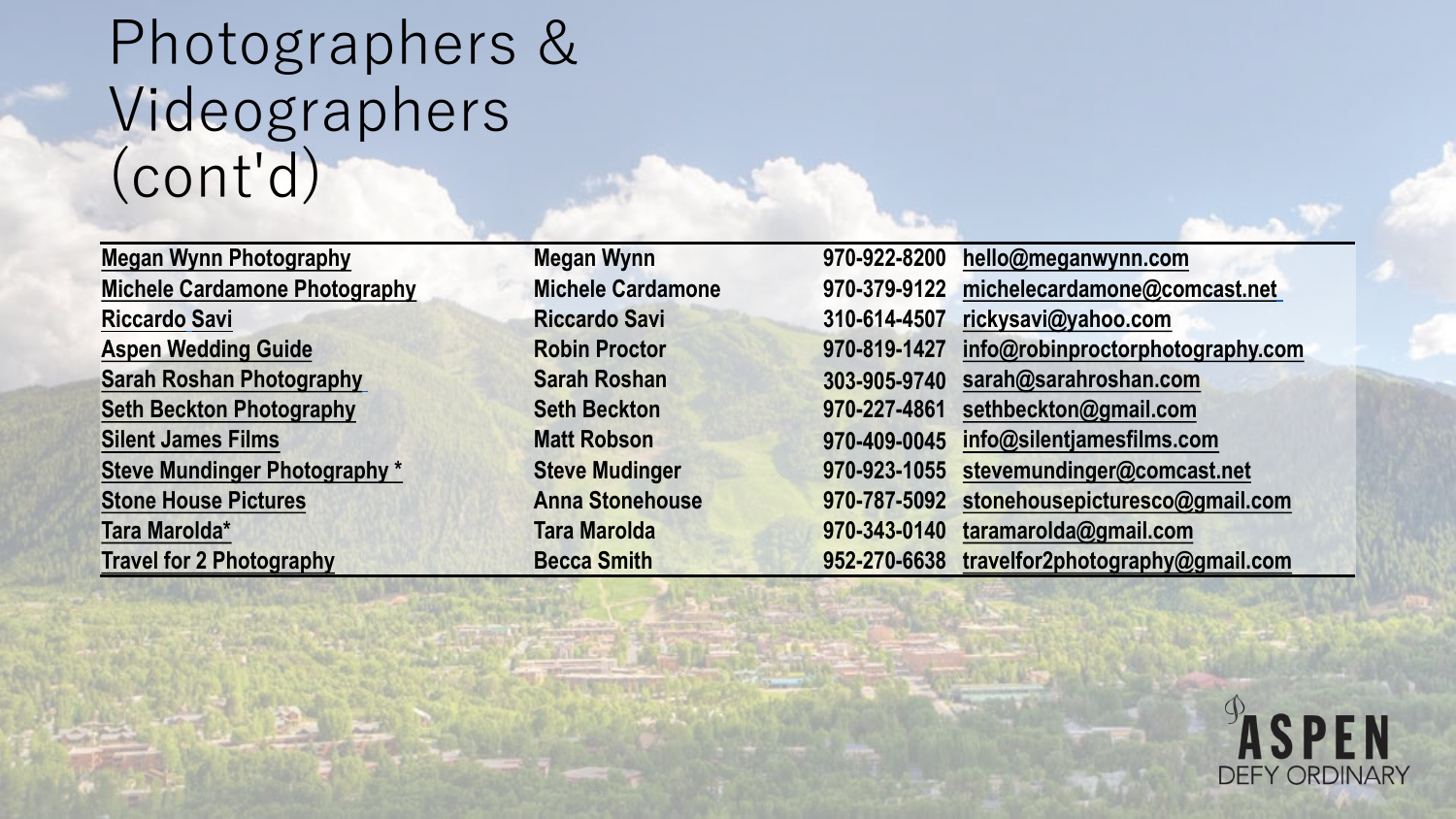# Planners & Event Coordinators

#### **[ASCENT\\*](https://aspenchamber.org/business-directory/ascent-events)**

**[Aspen Eventworks \\*](https://aspenchamber.org/business-directory/aspen-eventworks) Deb Doyle 970-618-5750 [debra@aspeneventworks.com](mailto:debra@aspeneventworks.com) Aspen Event [Solutions](https://aspenchamber.org/business-directory/aspen-event-solutions)\* Jen Hartley 970-309-3066 jen@aspeneventsolutions.com [Bluebird Productions](http://www.bluebirdproductions.com/) Virginia Frischkorn 970-274-8111 [events@bluebirdproductions.com](mailto:events@bluebirdproductions.com) [Bubbles & Bowties](http://bubblesandbowtiesaspen.com/) Juls Sharpley 970-306-7088 [juls@BubblesAndBowtiesAspen.com](mailto:juls@BubblesAndBowtiesAspen.com) [Creative Weddings & Orion Events \\*](https://aspenchamber.org/business-directory/creative-weddings-orion-events) Marcy Kneiper 970-704-1300 marcy@creativeweddings.com [EKS Events\\*](https://aspenchamber.org/business-directory/eks-events) Elizabeth K. Slossberg 970-429-4187 [elizabeth@eksevents.com](mailto:elizabeth@eksevents.com) [Ella Events Co.](https://www.ellaeventsco.com/) Shawna Rockey 970-456-3827 ser@ellaeventsco.com [Gold Leaf Event Design & Production](https://goldleafevent.com/) Kate Ryan 970-379-5432 [info@goldleafevent.com](mailto:info@goldleafevent.com) [J.Lemon Events](https://www.jlemonsevents.com/) Janie Lemons 970-379-8072 [janie@jlemonsevents.com](mailto:janie@jlemonsevents.com) [Nancy Snell Events LLC](http://www.nancysnellevents.com/) Nancy Snell 970-925-9207 [Nancy@nancysnellevents.com](mailto:nancy@nancysnellevents.com) [PJ West Events](http://pjwestevents.com/) Ellen Massey 970-948-9660 [info@pjwestevents.com](mailto:info@pjwestevents.com) [Stargazed Weddings and Events](https://www.stargazedweddings.com/) Jenny McDonough 970-456-9829 hello@stargazedweddings.com**

**Kim Rogers & Michelle** 

**Marlow 970-948-7449 info@ascenteventsco.com [ZG Events Aspen](https://zgeventsaspen.com/) Kelsi Moore 970-379-3194 [hello@zgeventsaspen.com](mailto:hello@zgeventsaspen.com)**

**DEFY ORDINARY**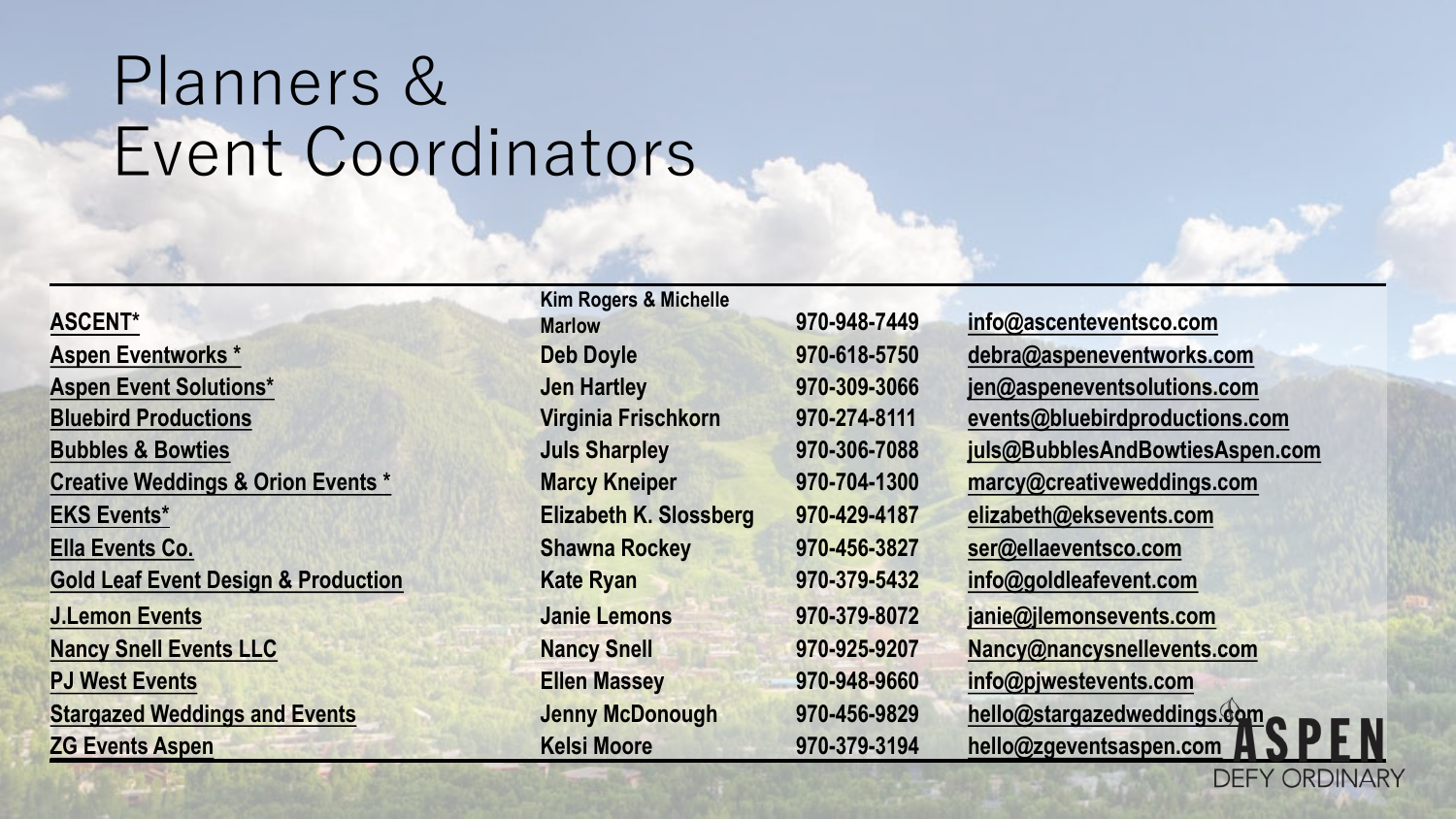### Salons & Cosmetics

| <b>Cos Bar of Aspen</b>                 |                       | 970-925-6249 aspen@cosbar.com                |  |
|-----------------------------------------|-----------------------|----------------------------------------------|--|
| <b>Full Circle</b>                      |                       | 970-923-3302 info@fullcircleaspen.com        |  |
| <b>Gambuti Robson Hair &amp; Makeup</b> | <b>Jess Robson</b>    | 970-274-3923 j.nuaspen@yahoo.com             |  |
| <b>JL Skincare</b>                      | <b>Jennifer Baker</b> | 424-235-7546 jenn@jlskincare.com             |  |
| <b>Kendra Lauren</b>                    | <b>Kendra Lauren</b>  | 970-379-6974 klg@kendralauren.com            |  |
| <b>Lather Salon</b>                     |                       | 970-925-1630 info@lathersalonaspen.com       |  |
| <b>M Salon</b>                          |                       | 970-925-3605 msalonaspen@gmail.com           |  |
| <b>Malle Gambuti Makeup</b>             | <b>Malle Gambuti</b>  | mallegambutimakeup@gmail.com<br>970-274-9986 |  |
| Remede Spa *                            |                       | aspen.spa@stregis.com<br>970-429-9650        |  |
| Salon Tullio Day Spa & Boutique *       |                       | 970-925-7201 salontullio@gmail.com           |  |

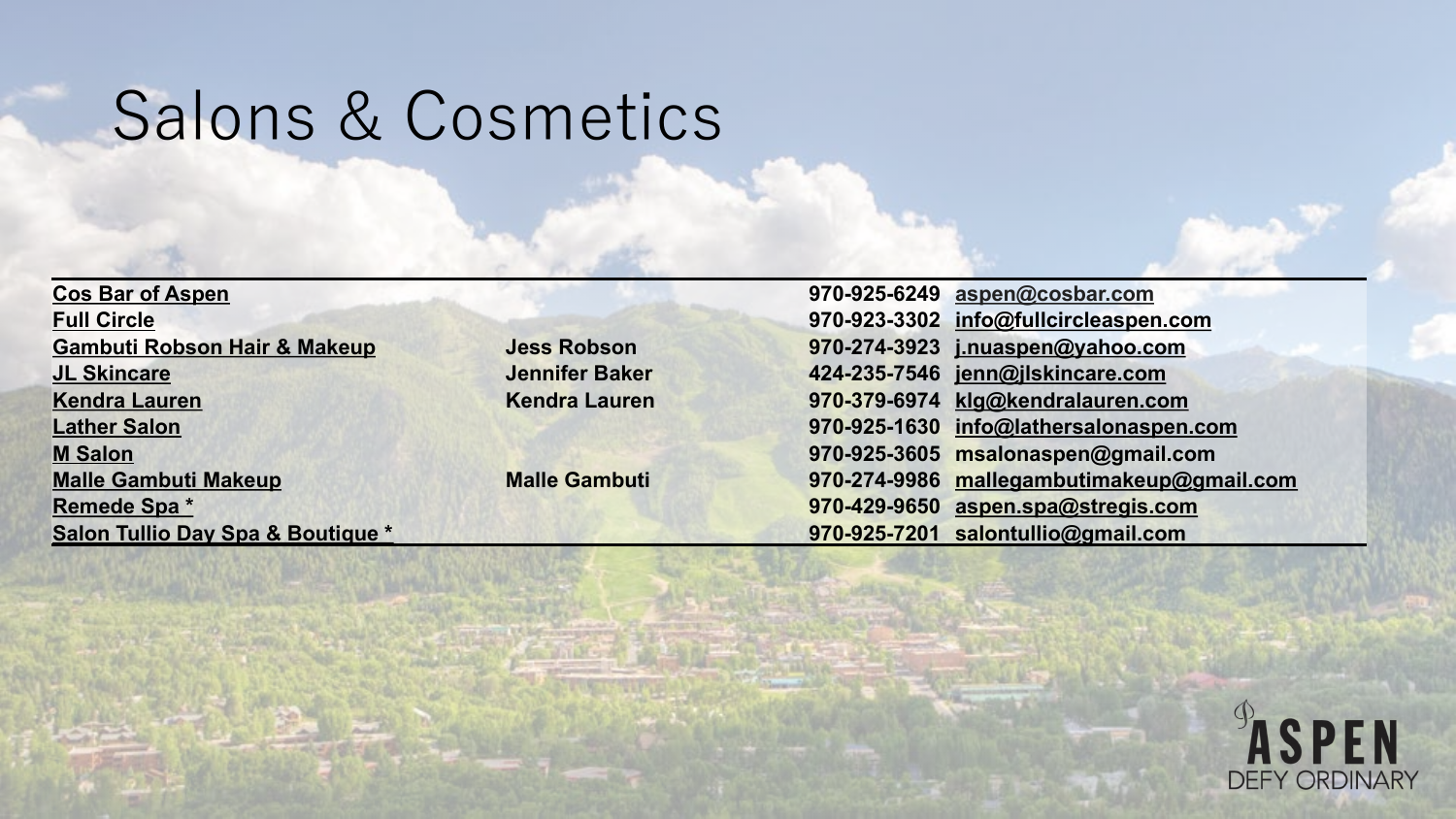# Transportation

| <b>Alpine Limousine*</b>             | 970-379-2529 | <b>On Website</b>             |
|--------------------------------------|--------------|-------------------------------|
| <b>Aspen Carriage Company*</b>       | 970-925-3394 | info@aspencarriage.com        |
| <b>Aspen Transportation Company*</b> | 970-544-6475 | info@AspenTransCo.com         |
| Aspen Limo Services, LLC*            | 970-925-2060 | info@aspenlimoservices.com    |
| <b>Aspen/Pitkin County Airport *</b> | 970-429-2853 | sandra.story@aspenairport.com |
| <b>Atlantic Aviation *</b>           | 970-920-2016 | <b>On Website</b>             |
| <b>Blazing Adventures*</b>           | 970-923-4544 | info@blazingadventures.com    |
| <b>CTS of Aspen*</b>                 | 970-925-8842 | ctscolo@comcast.net           |
| <b>Mountain Ride</b>                 | 970-331-1328 | info@mountainridelimo.com     |
| Nomi Limo*                           | 970-925-2266 | Nomilimo@gmail.com            |
| <b>Pair of Dice Carriage Company</b> | 970-379-3091 | Pairadicecarriages@gmail.com  |
| <b>Smiddy Limousine *</b>            | 970-925-7505 | Contact@smiddylimo.com        |
| Z3RO-G-Limo*                         | 970-948-0650 | rides@z3ro-g-limo.com         |

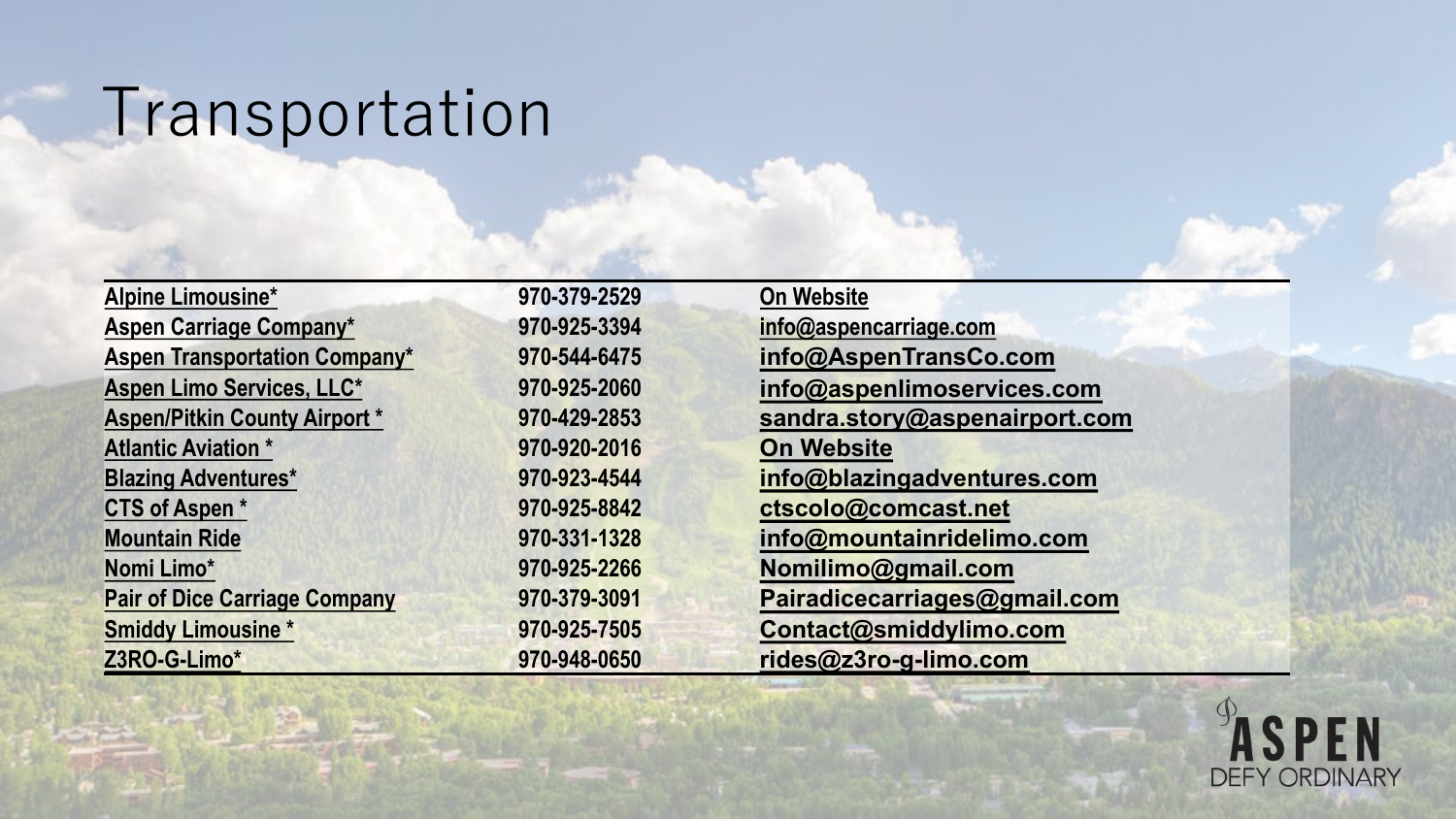#### Wedding Attire Rentals and Alterations

**[Stitch Works, Inc.](http://aspenformalwear.net/aboutus.html) Joan 970-925-7471 [stitchworksaspen@gmail.com](mailto:stitchworksaspen@gmail.com)**